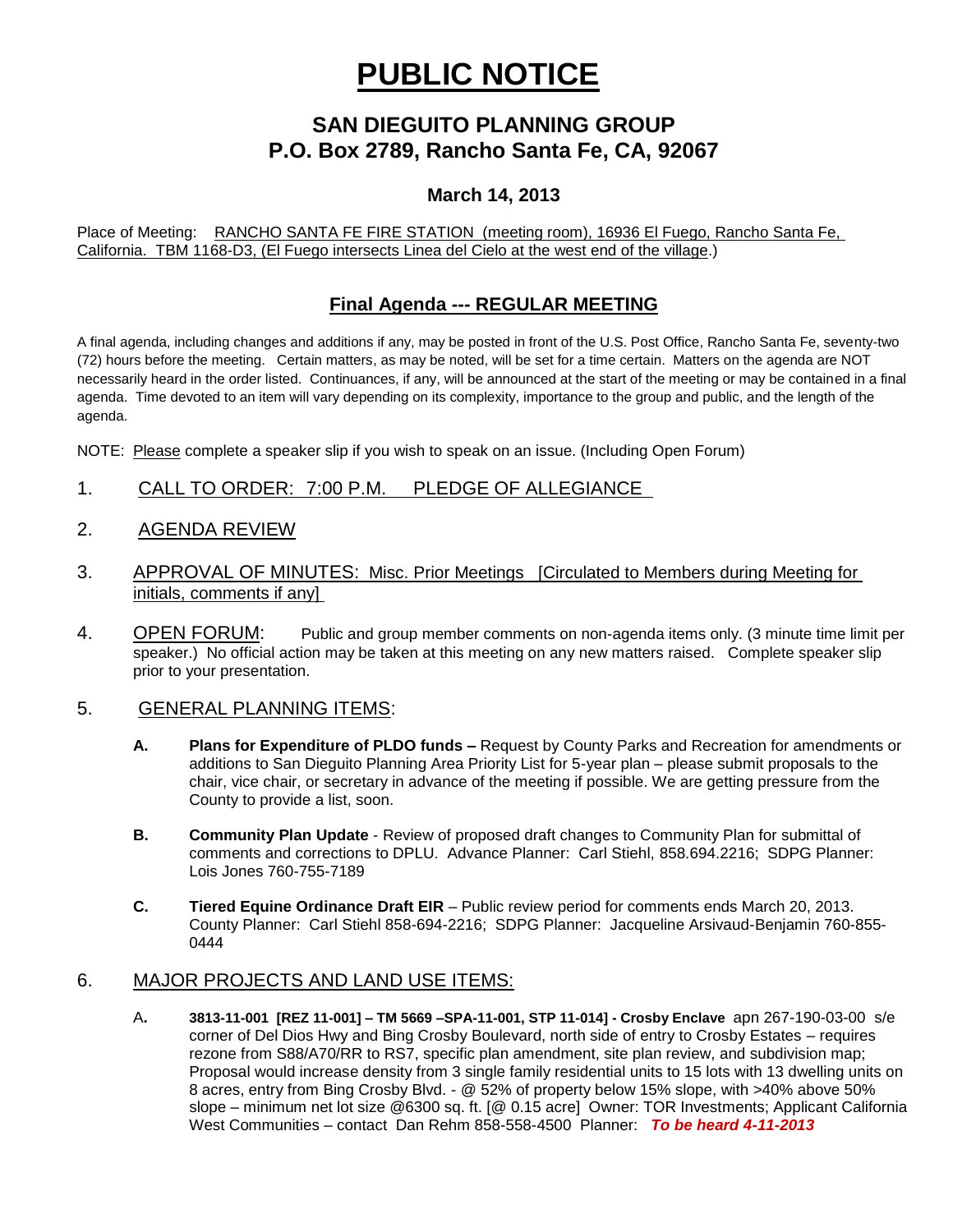- B**. STP 3500-12-015 West end of Artesian Road, Rancho Santa Fe** Submittal of site plan and boundary adjustment of one lot line on approximately 77.39 acres of land containing six existing legal parcels adjoining Artesian Road, previously created as part of PM 7270 in May 1978. This property is part of Santa Fe Valley Specific Plan.Applicant: RSF Holdings/contact: Wesley W. Pelzer 760-744- 7125 / Planner: Laurel Lemarie (858) 756-2835
- C**. P94-022W2; MUP Modification AT&T Mobility; Location: 9885 Orange Lane, Escondido 92029** Modification of existing facility. Original 150 sf equipment area & 30; tall monopole with three 8' antennas & 6; high chain link fence. Modification will consist of removal of existing wooden pole & antennas and installation of equipment on existing water tank, including 12 total 8; panel antennas, 24 RRU's, 12 surge suppressors, 6 tower-mounted amplifiers, and 2 GPS antennas. Also 15' of FRP screening will be added to the water tower to the screen the antennas & equipment plus expansion of base station equipment area by approximately 60 sf. Applicant: AT&T Mobility, Doug Munson (619) 972-4944; Planning Group: Don Willis (858) 481-6922. **Continued from meeting of 1-3-2013**.
- D. **Rancho Cielo SPA05-004, TM5440, TM5441; Replacement Maps, project totals 23.06 acres, 11 condominium DUs on 'Village Center' parcel, 31 condominium DUs on 'Parcel H'**; located at the intersection of Via Ambiente and El Brazo, Camino De Arriba, APNs 265-270-71, 264-410-02, 264-382- 16. Submittal of proposed Preferred Project of 42 dwelling units, with revised architectural elevations and floor plans, as well as an Alternative Project with a total of 39 dwelling units, with reduced grading and the same revised architectural elevations and floor plans, as the Preferred Project. The Visual, Noise and Air Quality Studies will be submitted on December 4, 2012. Applicant: Rancho Cielo Estates, Ltd., Applicant's representative: Robert Chase, Fuscoe Engineering, (858) 554-1500; DPLU Planner: Dennis Campbell, (858) 505-6380; SDPG Planner: Doug Dill, (760) 736-4333
- **E. PDS2013-AD-13-005 – Administrative permit application for 1,115 sf 2nd dwelling unit on 2nd story over new detached 480sf garage.** Located at 16946 Circa del Sur, Fairbanks Ranch 92009. APN #269-202-19. Applicant Contact: Greg Danskin, Architect for Charlie Grubbs, 760-532-2361, Cty Planner: Don Kraft, 858-694-3856; SDPG Planner: Ira Epstein 858-759-0255
- **F. PDS2013-AD-13-006 – Administrative permit application for 795 sf guest living quarters and entry gate.** Property is 1.78 acres located at 6515 Mimulus, Rancho Santa Fe 92067 APN 265-213-02. Applicant Contact: Don Looney for Bruce & Jeanne Nordstrom, 760-434-7969; County Planner: Lisa Sims 858-694-3029; SDPG Planner: Nikko Christenfeld 760-741-1953
- **G. PDS2013-AD-13-007 – Administrative permit application for 1,231 sf guest living quarters and 89 sf rec room.** Located at 17109 Paseo Hermosa (& San Dieguito Rd), Solana Beach, CA 92075 APN 269-181-03-00. Applicant Contact: Steven Barger for William Bradley 760-743-4217; County Planner: Don Kraft 858-694-3856; SDPG Planner: Mid Hoppenrath (760) 747-1145
- **H. SP13-001, GPA13-001, STP13-003, TM5575, REZ13-001, ER13-08-002 Eden Hills Valiano** located in Eden Valley at Mt. Whitney & Country Club Lane; APN#232-013-01,02,03, 232-020-55, 232-492-01, 232-500-18thru23, 235-031-41 Request for tentative map approval, general plan amendment to accommodate the change in land use for a 5-neighborhood development. Applicant contact: Melissa Krause of Integral Communities, for Eden Hills Property Owner, LLC, 760-944-7511; County Planner: Lisa Robles; SDPG Planner: Kevin Barnard 858-688-1700 *Postponed to 3-28-2013*

#### . 7. ADMINISTRATIVE MATTERS:

- **A.** Community Reports
- **B.** Consideration and comments on circulation mail
- **B.** Future agenda items and planning
- **C.** Vote for new members
- **D.** County Filings (Form 700) & Required Training (Ethics)

**NOTE: San Dieguito Planning Group needs new volunteers to fill vacancies on the planning group. This is an opportunity for you to participate in the preservation and responsible development of your community. If you wish to participate, we request you provide the chair with a current resume and attend 2 or 3 meetings, depending on our meeting schedule in the next few months.**

| <b>Future Meeting Dates:</b> | 3/14/13 | 3/28/13 | 4/11/13 | 4/24/13 |
|------------------------------|---------|---------|---------|---------|
|                              |         |         |         |         |